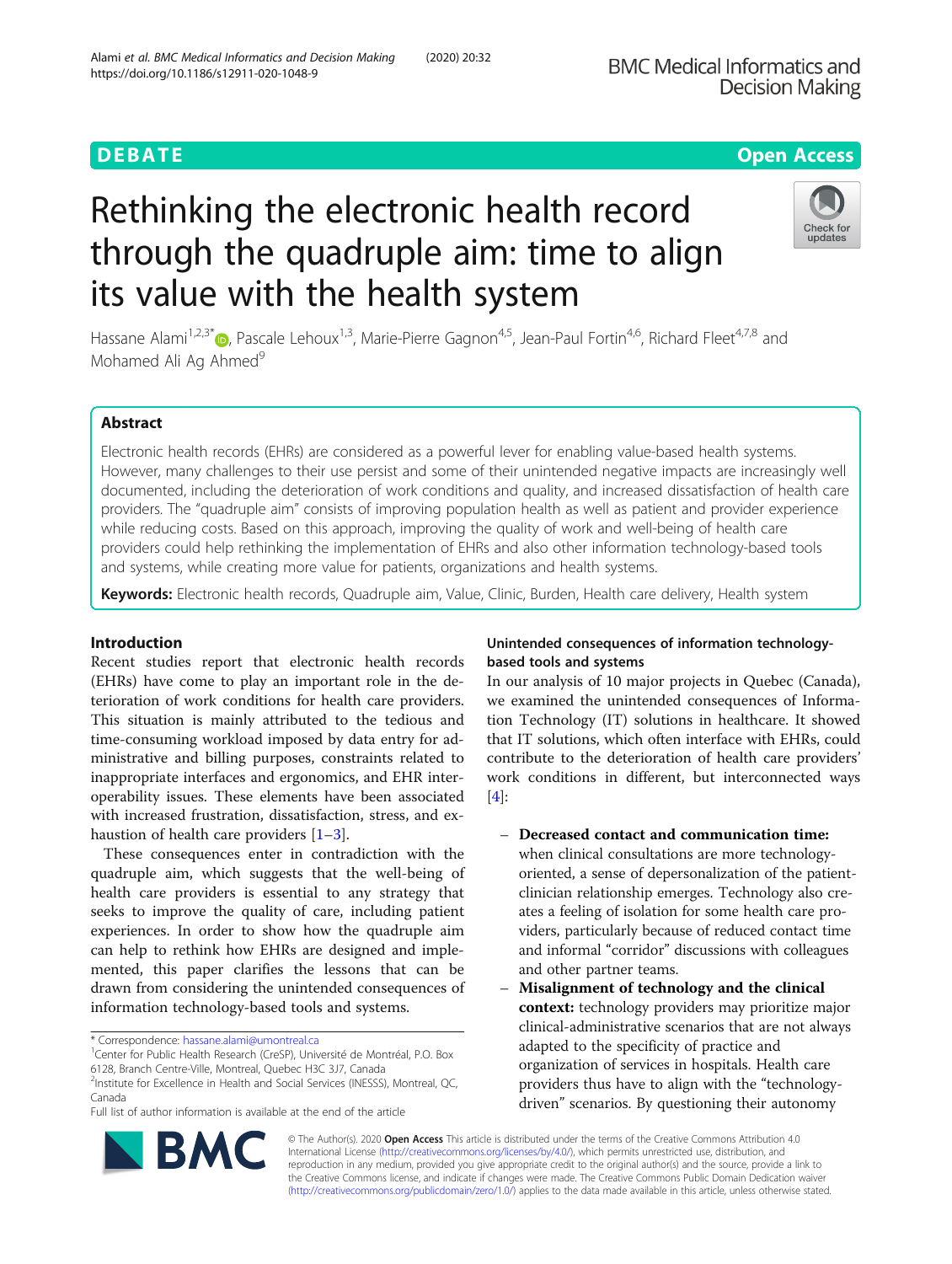and decision-making capacity, IT solutions may push health care providers to feel that they are at the service of technology. This rigidity is also perceived as limiting health care providers' opportunities for innovation, inventiveness and creativity in their practice.

- Technology as a control tool: the possibility of using IT solutions as a means of controlling their activity is seen by health care providers as a challenge to their agency within the organization (due to the "asymmetry of information" upon which such systems are based), therefore of their autonomy of practice.
- Anxiety and stress: in several situations, IT solutions may be experienced as a burden. The dysfunction and/or rigidity of the technology engender situations of frustration and stress, even discouragement for health care providers (e.g., false alarms, configuration problems, disconnection of systems after a period of inactivity). The "alert fatigue" phenomenon may lead some health care providers to ignore alerts or disable alarm systems, which may have dramatic consequences for the patient.
- Cognitive overload: the manipulation of large amounts of data and information lead to cognitive overload, exhaustion and health care providers' sense of ineffectiveness.
- Interoperability: the parallel utilisation of various non-integrated technological applications (e.g., doctor's records, patient's records, pharmacist's records) may force health care providers to enter the same information several times (a form of "human interoperability") or to search for information dispersed in different systems.

These findings, which were observed across several IT-based tools and systems deployed in Quebec over several years (1994–2015) and also in other contexts [[5](#page-4-0)– [7\]](#page-4-0), are in line with recent studies showing that EHRs have important consequences on clinical practice. In the USA, a study on ambulatory care reports that physicians spend almost 50% of their time on EHRs and office work while only a third of their time is devoted to clinical work [[8\]](#page-4-0). In a medium-sized hospital, primary care physicians would spend 44% of their time on clerical work, and only 24% on communication and direct clinical contact with the patient  $[9]$  $[9]$ . Other studies report that the use of the EHR takes about 30% of the consultation time with patients [[10,](#page-4-0) [11](#page-4-0)].

The research summarized above highlights the extent to which EHRs, and other IT-based tools and systems (e.g., teleconsultation, telemonitoring), could absorb much of health care providers' attention and energy, to

the detriment of interaction and communication with the patient. This not only undermines the human dimension of clinical practice, but patients may feel neglected or abandoned, deteriorating their experience and therefore the quality of the care they receive. Technology-focused consultation could also lead to failures or errors in the diagnosis and/or follow-up of patients (e.g., missing the contextual, psychosocial and emotional cues) [[12\]](#page-4-0). The time is therefore ripe to align the EHR value with the health system.

# Rethinking the EHR through the quadruple aim

Bodenheimer and Sinsky (2014) proposed a set of essential core dimensions in order to optimize the performance of health systems. To the three established dimensions of the "triple aim" -improving the patient experience, improving population health, and reducing costs-, these authors add as a fourth dimension: the improvement of professional lives of health care providers [[13\]](#page-4-0). They point out that professional burnout is associated with patient dissatisfaction, resulting in poor health outcomes and increased costs  $[14–16]$  $[14–16]$  $[14–16]$ . Thus, to achieve the main objective of improving population health, patient experience and resource utilization, better work conditions and satisfaction of health care providers are also required.

For Bodenheimer and Sinsky, the obligation to meet patients' legitimate expectations for high quality and empathic services are often not accompanied by conditions and means to achieve them  $[13]$  $[13]$ . On the contrary, these requirements have led to increased pressure, frustration, cynicism and suffering due, among other things, to health care providers' dissatisfaction and sense of underaccomplishment [[16,](#page-4-0) [17\]](#page-4-0). This could lead to loss of quality in care and services (e.g., lack of empathy, threat to patient safety, less attention to changes in terms of patient's health conditions), resulting in less satisfied patients with poor health outcomes in the end.

Furthermore, burnout and dissatisfaction of health care providers that are specific to the use of EHRs raise issues of quality and safety of healthcare and services. This problem is an indicator of the dysfunction of the health system and a contributing factor to this dysfunction  $[18, 19]$  $[18, 19]$  $[18, 19]$  $[18, 19]$ . In fact, the EHR should not be seen as a mere technological problem, but as a system-level issue. Technology offers an added-value when its use in a reallife context contributes to the objectives of health systems: better patient experience, better health for the population, and reduced costs in a perspective of responsible and sustainable management of resources. In this regard, the quadruple aim offers a compass to guide the design and implementation of technologies with real added-value for patients, health care providers, organizations and health systems.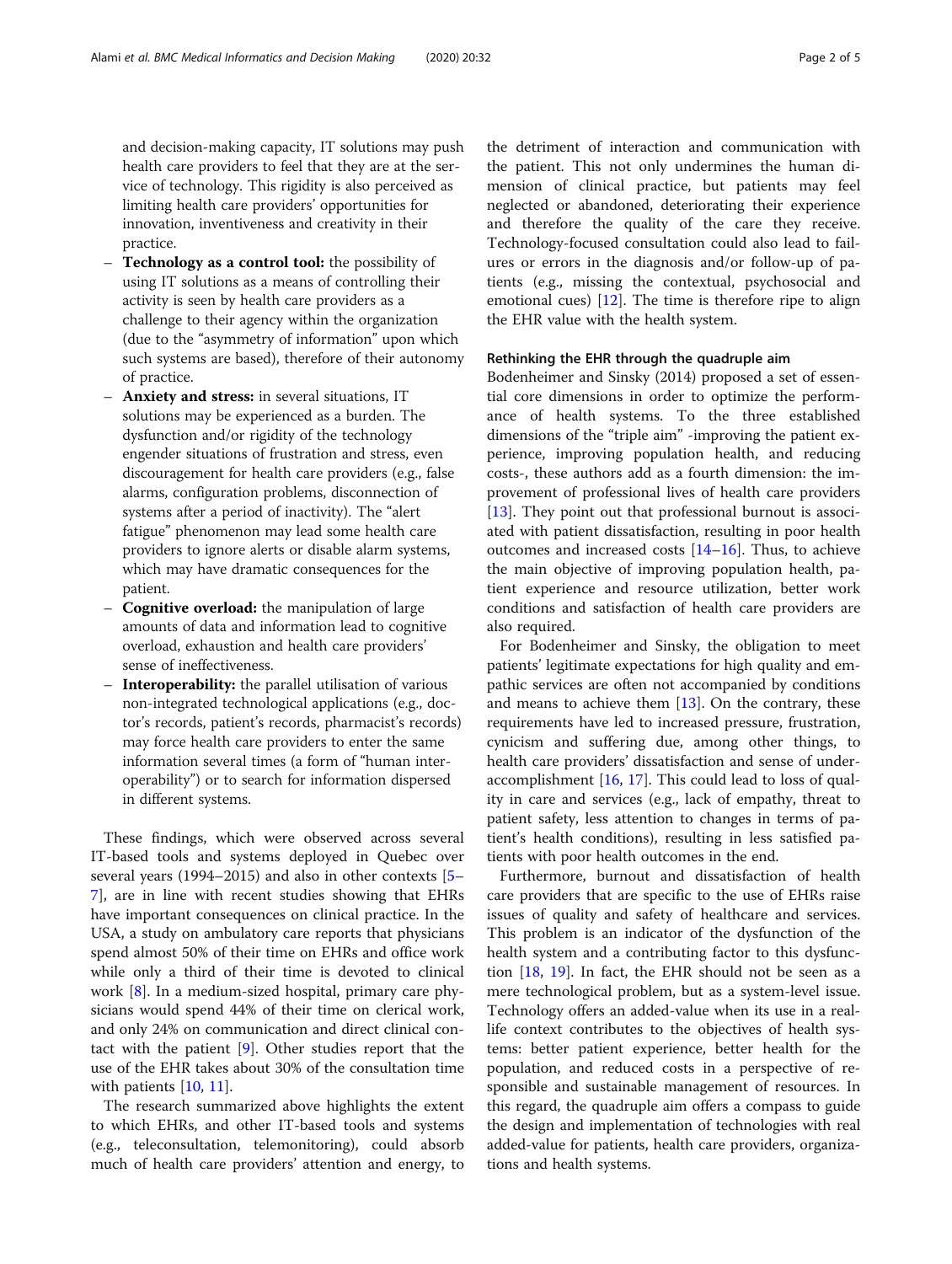## Aligning the value of EHRs with the health system

First, the quadruple aim suggests that the funding of ITbased innovation should focus on the needs and realities of the field. It involves looking at evidence of the contribution of technology to improving patient outcomes and experience, as well as health care providers satisfaction, rather than only focusing on administrative and managerial functions, and financial performance. Technology assessment, as part of an overall value chain, should include the improvement of the quality of work conditions and the satisfaction of health care providers in value measures. This perspective requires technological developments that are more focused on practice-related needs and the contexts in which end users (individuals or groups) operate: clinical processes, professional dynamics, and organization of services. It is thus necessary to address issues related to the administrative and cognitive burdens of health care providers as well as the reduction in effectiveness (or feeling of ineffectiveness) that could result from the use of IT-based technology [\[20](#page-4-0)].

In this regard, it is important to identify and understand the functionalities that are essential for optimal and patient-centred clinical practice in the organization. Sophisticated technology, with a multitude of functionalities, may not be necessary or relevant in some practice settings. Such optimization remains a challenge, as customizing functionality and adapting technology to the local needs of health care providers and organizations, even patients, could be considered less cost-effective by technology providers [\[4](#page-4-0), [21\]](#page-4-0). The latter tend to commercialize technologies based on broadly generic "clinical scenarios", and this, in a logic of "mainstream" technologies [\[4](#page-4-0), [21\]](#page-4-0). This is where guidelines, incentives and models are needed for technology providers to develop technologies that can be adapted to different contexts. In addition, there is also a need to consider the documentation that health care providers must process or enter: is the EHR implemented to facilitate billing and administrative control, or to provide effective and quality care and services for the patient? Prioritizing either of these two options allows to assess the magnitude of the administrative burden that the health care provider would have to bear (e.g., billing justification) and the technology's level of user-friendliness (e.g., number of mouse clicks, screen changes, displays, scrolling) [[3,](#page-4-0) [22](#page-4-0)]. Some tasks may also not require electronic communication (e.g., messages or commands), but rather direct dialogue or conversation between people (e.g., clinicianclinician, clinician-assistant, clinician-patient) [[20,](#page-4-0) [22\]](#page-4-0). In this regard, regulators still have an important role to play, in particular by revising the documentation and information requirements that must be generated and processed by health care providers: not all elements of care can be captured in the EHR and are not necessarily of clinical added-value [[19,](#page-4-0) [22](#page-4-0)]. Alternatively, to reduce the time and energy spent on data entry and documentation by health care providers, some authors propose to use virtual scribes based on artificial intelligence [\[23](#page-4-0)]. However, it is advisable, once again, to be cautious that another technological layer, which is supposed to solve the problem, will only amplify its root causes [\[24](#page-4-0)]. For instance, it may affect certain critical social interactions and dynamics between colleagues and with patients, or disrupts clinical processes and workflows.

Second, the quadruple aim also serves as a reminder that the success of the EHR, primarily as a clinical endeavour, depends in part on the presence of committed and engaged health care providers who think and act positively once they are convinced of the added-value and importance of change. As reported by Sikka et al. (2015), whereas three objectives of the quadruple aim are the "raison d'être" of health organizations and systems, the fourth one is an essential condition for achieving them [[25\]](#page-4-0). In this vein, EHRs imply that key stakeholders (e.g., decision-makers, managers, health care providers, patients, technology providers) adopt a participatory and transparent co-construction approach. In other words, they must develop a shared vision of the objectives and scope of the project, but also of the nature and extent of changes and adaptations required, and of the efforts needed to achieve them. So far, decision-makers and promoters of technology projects have tended to attribute failures to "resistance to change" on the part of recipients who "illogically" persist in keeping with their old ways of working or functioning [[26\]](#page-4-0). Users are seen as "technophobic, resistant and uncooperative", therefore an obstacle to modernization [[27\]](#page-4-0). The conviction that technology is going to -or should as a matter of fact- improve things is regularly confronted to what may be called "the productivity paradox": the disjunction between the hoped for or theoretical value of the technology (e.g., organizational efficiency or improvement of practices) and the reality [[28\]](#page-4-0). Such a vision has "emptied out" the technology of its "social" dimension. Its design and implementation largely have ignored the local contingencies, social interactions and clinical cultures that are specific to each context [\[26](#page-4-0)]. This "technology-centered" perspective typically underestimates the tensions that may exist between the instrumental value of the technology and how its recipients perceive and realize its added-value in practice [\[29\]](#page-4-0).

In this regard, it is essential to reflect on the organizational and practice models (e.g., workflows, interprofessional collaboration, expanded teams) to be set up or adapted so that the use of technology can be at the service of better care and services for patients. The EHR may require expanding the skills of some health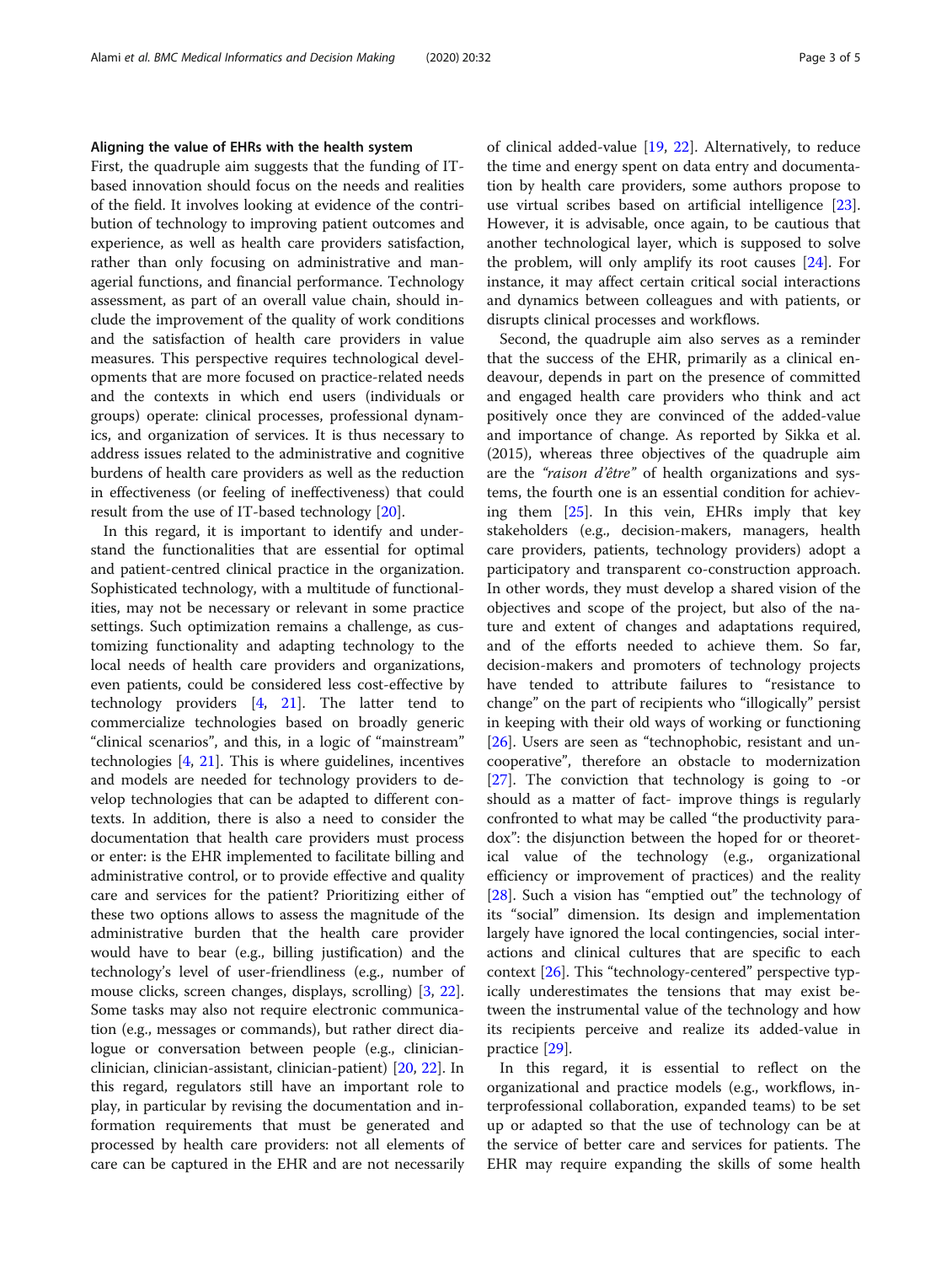care providers to perform tasks that physicians, or other health care providers, usually perform (e.g., prescription renewal by nurses and pharmacists). In addition, it may also be necessary to integrate other professional profiles into the team, such as scribes or clinical assistants (e.g., documentation and note entry, messaging triage and requests, protocolized order entry), to allow health care providers to focus more on clinical work [[3,](#page-4-0) [20,](#page-4-0) [22,](#page-4-0) [30](#page-4-0), [31\]](#page-4-0). In a perspective of an active involvement and partnership, the patient's contribution to the health care provider's notetaking (e.g., integrated questionnaires, patient reported outcome measures) is also one of the avenues to be explored [[3](#page-4-0), [20,](#page-4-0) [32\]](#page-4-0). .That being said, these changes should not be seen as an erosion of privileges, fields of expertise (e.g., reserved activity and professional jurisdiction) or respective levels of autonomy of health care providers. Technology simply risks being rejected if it challenges the equilibriums, dynamics and "negotiated orders" between stakeholders within the organization [\[4](#page-4-0), [33,](#page-4-0) [34\]](#page-4-0). In addition, the provision of training and assistance for users, particularly by experts or colleagues, in order to support a judicious and positive use (e.g. priority management, messaging, communication with the patient) of technology is an important element in promoting its adoption [[30](#page-4-0)]. In this regard, technological experts and clinical leaders are pivotal to the integration of these dynamics, especially to ensure a better clinicaltechnological alignment; hence the relevance of developing hybrid "clinical-informatics" training/fellowship to bridge these two worlds [[35,](#page-4-0) [36\]](#page-4-0). Since the health system is a "professional bureaucracy", it is important to adopt a participatory and inclusive approach for all stakeholders to co-construct new models of care and services involving technology [\[37\]](#page-4-0).

Third, the quadruple aim questions the dominant paradigm where technologies lack interoperability by design since a competitive market does not promote cooperation between technology providers. For financial reasons and competitive advantages, companies are generally reluctant to cooperate with their competitors. The large number of technology providers in the market further complicates the landscape  $[38, 39]$  $[38, 39]$  $[38, 39]$  $[38, 39]$ . Yet, there is a strong agreement that the added-value of the EHR could not be achieved without true compatibility and interoperability between different systems [\[38](#page-4-0), [39](#page-4-0)]. Solving this problem implies adopting results-based certification criteria and requirements. In other words, evidence on interoperability and added-value of the technology in the real-world context of use by health care providers and patients should be required (e.g., usability, conviviality, adaptability, scalability, patient-clinician or clinicianclinician communication and relationship, data access, learning curve) [[30](#page-4-0), [39\]](#page-4-0). Although such requirements should be accompanied by incentives for technology providers to develop interoperable and compatible interfaces [\[30,](#page-4-0) [39](#page-4-0)], the issue of interoperability should be addressed with caution. Optimal interoperability implies large flows of information and data from different sources and of various nature. This could lead to an increase in the workload of health care providers. As mentioned previously, it is essential to identify the datasets and information that are really needed to provide quality care and services for patients.

# Conclusion

Research on the unintended consequences of EHRs, but also of other IT-based tools and systems, on health care providers suggests that a critical reconsideration of the IT strategies in health organizations and systems is needed. Focusing only on administrative processes for billing and control purposes may negatively affect organizational performance and destroy local dynamics that work well in certain environments. For Zulman et al. (2016), "deimplementing" EHRs could even "actively enhance care in many clinical scenarios" [\[40](#page-4-0)]. In this paper, we rather argued that the design and implementation of EHRs should deliberately emphasize the improvement of patient experience, population health and professional practices, as well as the provision of high-quality, coordinated and efficient services. This is what the quadruple aim puts at the forefront.

#### Abbreviations

EHR: Electronic Health Record; IT: Information Technology

#### Acknowledgements

H. Alami is supported by the "Canadian Institutes of Health Research's (CIHR) Health System Impact Fellowship". This program is led by CIHR's Institute of Health Services and Policy Research (CIHR-IHSPR), in partnership with the Fonds de recherche du Québec –Santé (FRQS) and the Institut national d'excellence en santé et services sociaux (INESSS). We thank the reviewers for their insightful comments and suggestions, as

these comments and suggestions led to an improvement of the manuscript.

#### Authors' contributions

HA, PL, MPG, JPF, RF and MAAA were engaged in the drafting of the manuscript and they all read and approved the final manuscript.

# Funding

Not applicable.

#### Availability of data and materials

The data supporting this study will be available upon request.

## Ethics approval and consent to participate

Not applicable.

#### Consent for publication

Not applicable.

## Competing interests

The authors declare that they have no competing interests.

#### Author details

<sup>1</sup> Center for Public Health Research (CreSP), Université de Montréal, P.O. Box 6128, Branch Centre-Ville, Montreal, Quebec H3C 3J7, Canada. <sup>2</sup>Institute for Excellence in Health and Social Services (INESSS), Montreal, QC, Canada.